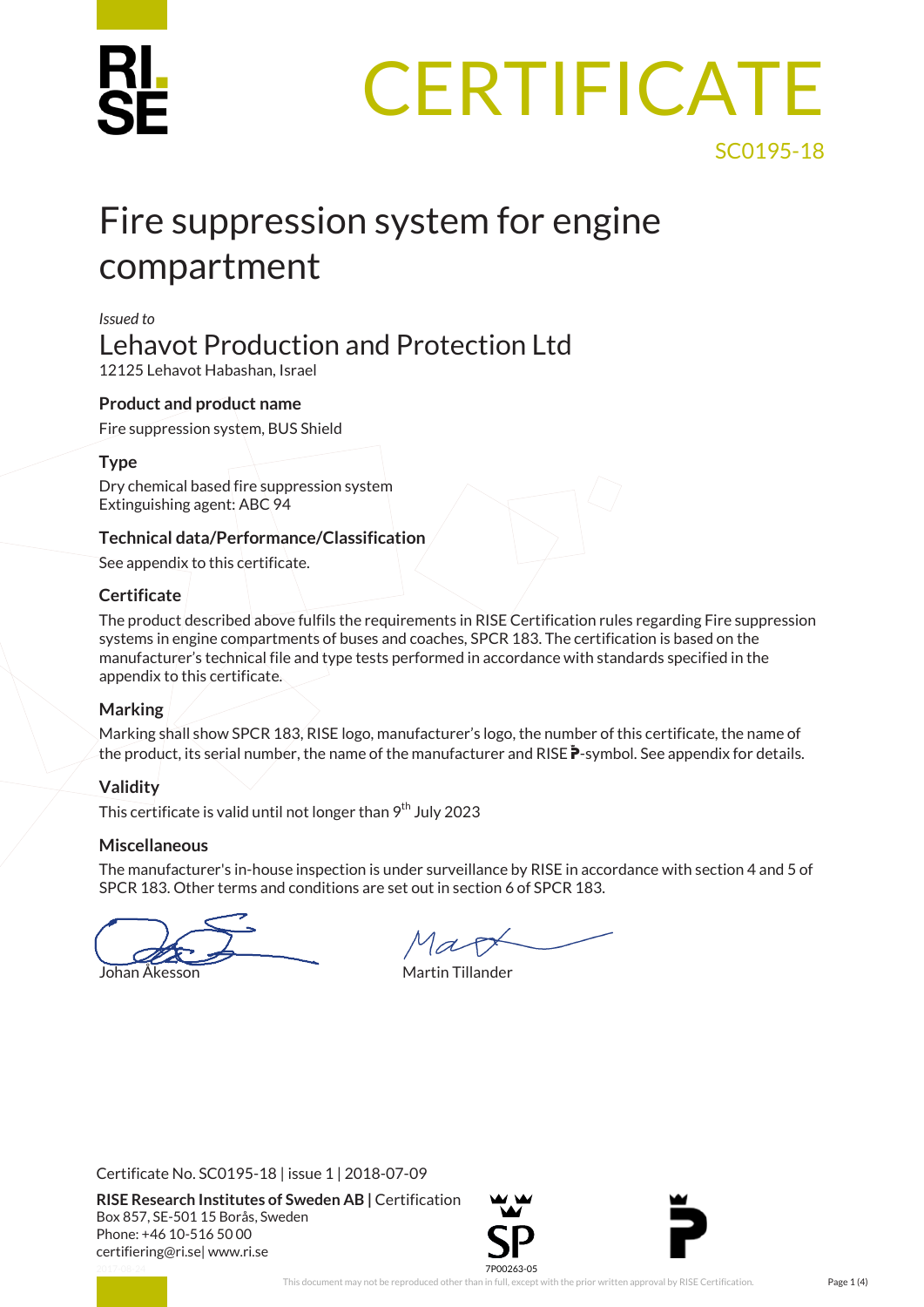

## Product information

### Technical data of the tested suppression system

Table 1 shows technical data of the suppression system tested for 4  $m<sup>3</sup>$  engine compartment volumes. The system may be scaled to fit the size of a specific engine compartment according to the scaling rules in SPCR 183.

#### Table 1, Technical data of the tested fire suppression systems

| Manufacturer                                  | Lehavot Production and Protection Ltd                                   |  |
|-----------------------------------------------|-------------------------------------------------------------------------|--|
| Fire suppression system name                  | BUS Shield (8 kg)                                                       |  |
| <b>Extinguishing agent name</b>               | ABC <sub>94</sub>                                                       |  |
| <b>Extinguishing agent type</b>               | Dry chemical                                                            |  |
| <b>Extinguishing agent mass</b>               | 8,00 kg                                                                 |  |
| <b>Extinguishing agent container</b>          | VPS 8 ABC Agent cylinder 8 kg                                           |  |
| Extinguishing agent container article number  | (P/N) 40921009                                                          |  |
| Propellant gas                                | Nitrogen                                                                |  |
| Mass of propellant gas                        | 240 <sub>g</sub>                                                        |  |
| <b>Extinguishing agent container pressure</b> | 30 bar                                                                  |  |
| <b>Extinguishing agent delivery hose</b>      | Flexible hose 1/2" (PTFE Coated stainless<br>steel mesh) SAE 100R 14A   |  |
| <b>Extinguishing agent delivery pipes</b>     | Stainless steel pipes. Inner diameter<br>9 mm (approx. $\frac{3}{8}$ ") |  |
| <b>Type of nozzles</b>                        | 6 pcs. "PTZ-6"                                                          |  |
|                                               | 1 pcs. "3 Grooves"                                                      |  |
| <b>Number of nozzles</b>                      | 7                                                                       |  |
| Distance to the most remote nozzle            | 7,1 m                                                                   |  |
| Total length of agent delivery system         | 10,9 m                                                                  |  |
|                                               | 6 psc. Straight fittings                                                |  |
| <b>Number of fittings</b>                     | 6 pcs. Tee fittings                                                     |  |
|                                               | 24 pcs. Elbow fittings                                                  |  |
|                                               |                                                                         |  |

Certificate No. SC0195-18 | issue 1 | 2018-07-09 **RISE Research Institutes of Sweden AB |** Certification

Mart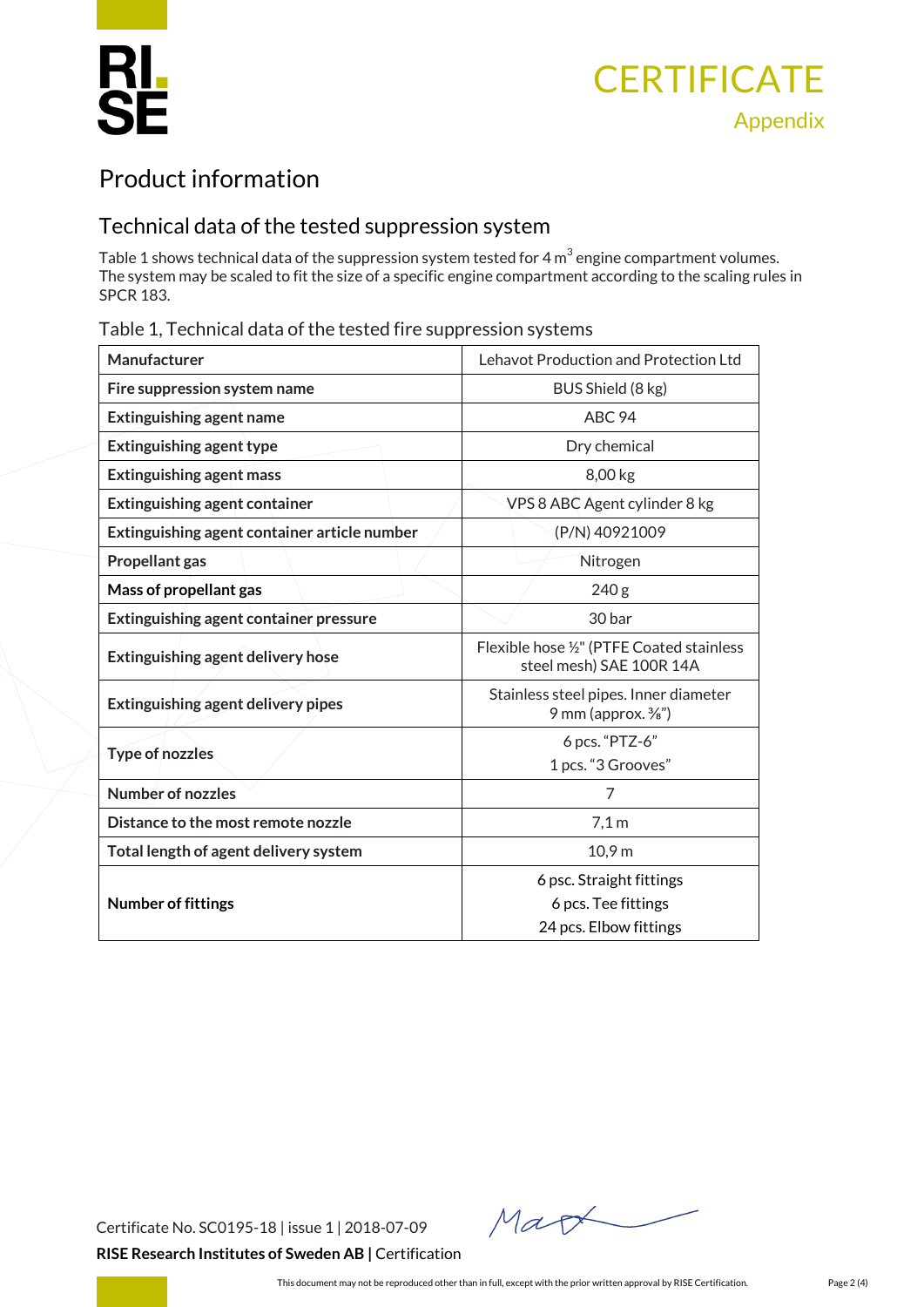## **CERTIFICATE** Appendix

#### Performance - Tested fire scenarios according to SP Method 4912

A summary of the results can be found in Table 2. The test numbers refer to SP Method 4912. More information about the tests is shown in the test report.

|  |  | Table 2, Results |
|--|--|------------------|
|--|--|------------------|

| <b>Test</b>    | Air flow                        | <b>Test scenario category</b> | <b>Results</b> |
|----------------|---------------------------------|-------------------------------|----------------|
| 1              | 0 m <sup>3</sup> /s             | High fire load test           | Pass           |
|                |                                 | Minimum operating temp.       |                |
|                |                                 | test                          |                |
|                |                                 | $T_{min}$ = -40 °C            |                |
| $\overline{2}$ | $0 m^3/s$                       | Low fire load test            | Pass*          |
| 3              | 0 m <sup>3</sup> /s             | Hidden fire test              | Pass           |
|                |                                 |                               |                |
| 4              | $0.5 \,\mathrm{m}^3/\mathrm{s}$ | Class A-fire test             | Pass           |
| 5              | $1.5 \,\mathrm{m}^3/\mathrm{s}$ | High fire load test           | Pass           |
| 6              | 1.5 $m^3/s$                     | Low fire load test            | Pass*          |
| 7              | $1.5 \,\mathrm{m}^3/\mathrm{s}$ | Hidden fire test              | Pass           |
|                |                                 |                               |                |
| 8              | 3 m <sup>3</sup> /s             | High fire load test           |                |
| 9              | $3 \text{ m}^3/\text{s}$        | Low fire load test            |                |
| 10             | 3 m <sup>3</sup> /s             | Hidden fire test              | ۰              |
|                |                                 |                               |                |
| 11             | 0 m <sup>3</sup> /s             | Hot surface re-ignition       | Pass           |

\* Passed with an amount of agent reduced by 20% compared to the ordinary amount of agent.

#### Table 3, Rating according to SP Method 4912

| Category                  | <b>Category Rating</b> |
|---------------------------|------------------------|
| 1 High fire load          |                        |
| 2 Low fire load           |                        |
| 3 Class A-fire            |                        |
| 4 Hidden fire             | $\mathfrak{D}$         |
| 5 Hot surface re-ignition | 73 seconds             |
| protection                |                        |
| <b>Total Rating</b>       |                        |

#### Component tests

In addition to fire tests components in the fire suppression system need to be verified and tested through international standards as specified below.

#### Table 4, results

| Property                                              | <b>Standard</b>                     | Result |
|-------------------------------------------------------|-------------------------------------|--------|
| Mechanical stress resistance<br>(vibration and shock) | ISO 16750-3:2007 (Test VII)         | Pass   |
| Corrosion resistance                                  | ISO 21207, test method B (3 cycles) | Pass   |

Certificate No. SC0195-18 | issue 1 | 2018-07-09

Mart